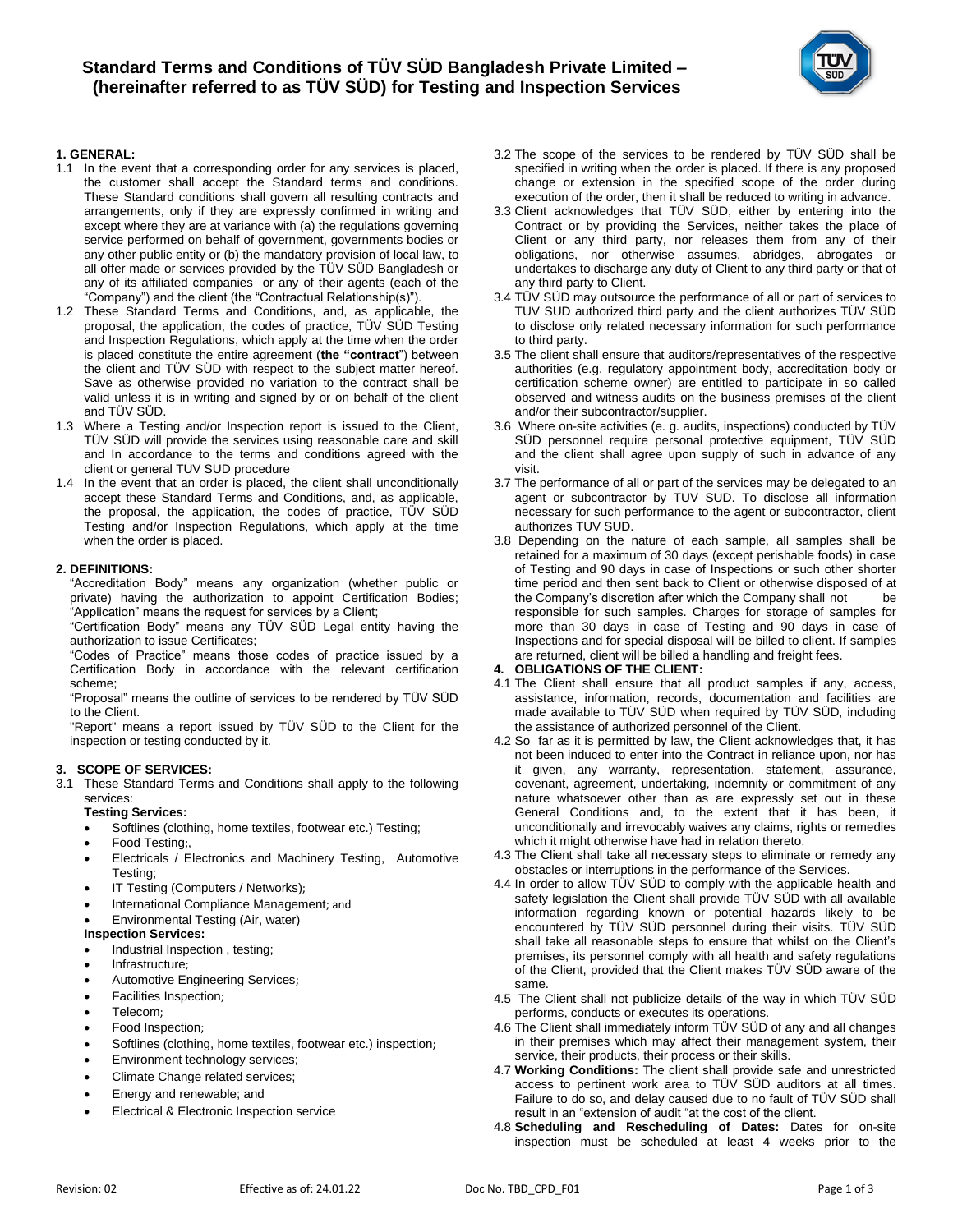

inspection. The dates cannot be rescheduled without minimum 3 weeks advance notice. If the client re-schedules the audit without the requisite advance notice, then the client may be liable to compensate TÜV SÜD for any lost service charges.

4.9 When as a part of inspection activity, testing is conducted at client's premises, using its equipments; it is the responsibility of the client to make available the test and measuring equipments/instruments at the place of inspection site and its calibration status known to the TUV SUD staff.

# **5 TERMS OF PAYMENT & FEES:**

- 5.1 Validity: Quotations are valid for 3 months. For continued validity of a quotation, execution of the work must begin within 3 months of order acceptance unless a specific waiver is granted by TÜV SUD. Validity of services: TÜV SÜD scope of Testing and/or Inspection services are valid for 3 months from the date of issue of Inspection and/or Testing report after which TÜV SÜD shall not be liable for any
- issues arising out of services rendered by it. 5.2 TÜV SÜD may increase its fees if the Client's instructions change or are found to be not in accordance with the initial details supplied to TÜV SÜD prior to it providing the relevant fee quotation. Clients will be notified of any increase in fees.
- 5.3 Additional fees shall be charged for services that are not included in the Proposal and for work required due to non-conformances being identified.
- 5.4 Without prejudice to clause 5.3, additional fees will be payable at TÜV SÜD's charging rates in force from time to time in respect of rush orders, cancellation or rescheduling of services. A copy of TÜV SÜD's prevailing charging rates is available upon request.
- 5.5 Unless otherwise stated all fees quoted are exclusive of travelling and lodging & boarding costs (which will be charged to the Client at actual). All efforts will be made to use local staff from TÜV SÜD branch office throughout the contract, in which case only conveyance costs will be charged at actual. Travel & Sojourn costs will be shown separately in the invoice. All fees and additional charges are exclusive of applicable service Tax.
- 5.6Invoices shall be raised upon completion of each stage in the quotation. Invoices for additional and further work will be issued on completion of the relevant task. Following submission of the Report to the Client, TÜV SÜD shall issue final invoice to the Client. Unless advance payment has been agreed upon or special terms of payment are agreed upon by TÜV SÜD in writing, all invoices are payable within 10 days from the date of raising of each invoice or as per the terms of credit agreed in writing between the parties (the "Due Date") regardless of whether the Client's system or products qualify for certification failing which interest will become due at a rate of 2% per month (or such other rate as may be established in the invoice) from the Due Date up to including the date payment is actually received. All payments must be made by Cheque/Demand Draft drawn on "TUV SUD Bangladesh Pvt. Ltd.". Applicable Service tax, at the time of service shall be additional and shown separately in the invoice. In case of cheque bounce, an amount of BDT 500/- shall be charged.
- 5.7 Any objection to TÜV SÜD invoice shall be communicated and justified in writing within a period of 7 days from the date of raising of invoice; failing which, it shall be deemed that the invoice is correct and then invoices shall not be changed, altered or modified for any reason whatsoever.
- 5.8 Client shall mention TIN No. 257857339950 on all TDS certificates. Any TDS deducted will continue to accrue as a receivable to TÜV SÜD until the TDS certificate is received. Receivables shall not be credited if TDS certificates bear an incorrect name or TIN number. TDS certificate should be sent to registered office address only.
- 5.9 Client shall not be entitled to retain or defer payment of any sums due to TÜV SÜD on account of any dispute, counter claim or set off which may allege against TÜV SÜD.
- 5.10 Client shall mention the VAT registration number 000310689-0102 on VDS deduction certificate. Also VAT certificate shall be provided as per the VAT Act of 1991.

#### 6 **TESTING/INSPECTION REPORT OWNERSHIP AND COPYRIGHT/TRADEMARKS:**

- 6.1 Any document including, but not limited to any Testing/Inspection Report, provided by TÜV SÜD and the copyright contained therein shall be and remain the property of TÜV SÜD and the Client shall not alter or misrepresent the contents of such documents in any way. The Client shall be entitled to make copies for its internal purposes only.
- 6.2 The Client may promote its certification in accordance with the terms set out in the Regulations governing the use of the certification marks. Use of TÜV SÜD corporate name or any other registered trademarks for advertising purposes is not permitted without TÜV SÜD prior written consent.

# 7 **SECRECY/CONFIDENTIALITY:**

- 7.1 As used herein, "Confidential Information" shall mean any oral or written proprietary information that a party may acquire from the other party pursuant to the Contract or information as to the business of the other party provided, however, that Confidential Information shall not include any information which (1) is or hereafter becomes generally known to the public; (2) was available to the receiving party on a non-confidential basis prior to the time of its disclosure by the disclosing party; (3) is disclosed to a party by an independent third party with a right to make such disclosure.
- 7.2 Unless required by law or by a judicial, governmental or other regulatory body, neither party nor their agents or subcontractors shall use the Confidential Information other than for the purpose of the Contract nor disclose the other's Confidential Information to any person or entity without the prior written approval of the other party except as expressly provided for herein.
- 7.3 TÜV SÜD shall be authorized to make file copies of written documents, which have been made available to it for review and which are important for processing the order.

## 8. **FORCE MAJEURE:**

If TÜV SÜD is prevented from performing or completing any service for which the Contract has been made by reason of any cause whatsoever outside TÜV SÜD's control, including, but not limited to, acts of God, war, terrorist activity or industrial action; failure to obtain permits licenses or registrations; illness, death or resignation of personnel or failure by Client to comply with any of its obligations under the Contract, the Client will pay to TÜV SÜD:

- (a) the amount of all abortive expenditures actually made or incurred;
- (b) a proportion of the agreed fees equal to the proportion (if any) of the service actually carried out; and TÜV SÜD shall be relieved of all responsibility whatsoever for the partial or total non-performance of the required Services.

# 9. **LIABILITY AND INDEMNITY:**

- 9.1 TÜV SÜD undertakes to exercise due care and skill in the performance of the Services and accepts responsibility only in cases of proven negligence.
- 9.2 Nothing in these Standard Terms and Conditions shall exclude or limit TÜV SÜD liability to the Client for death or personal injury or for fraud or any other matter resulting from TÜV SÜD negligence for which it would be illegal to exclude or limit its liability.
- 9.3 Subject to clause 9.2, the total liability of TÜV SÜD to the Client in respect of any claim for loss, damage or expense of any nature and howsoever arising shall be limited, in respect of any one event or series of connected events, to an amount equal to the fees paid to TÜV SÜD under the Contract (excluding Value Added Tax thereon).
- 9.4 Subject to clause 9.2, TÜV SÜD shall have no liability to the Client for claim for loss, damage or expense unless arbitral proceedings are commenced within six months after the date of the performance by TÜV SÜD of the service which gives rise to the claim or in the event of any alleged non-performance within six months from the date when such service should have been completed.
- 9.5 TÜV SÜD shall not be liable to the Client nor to any third party: